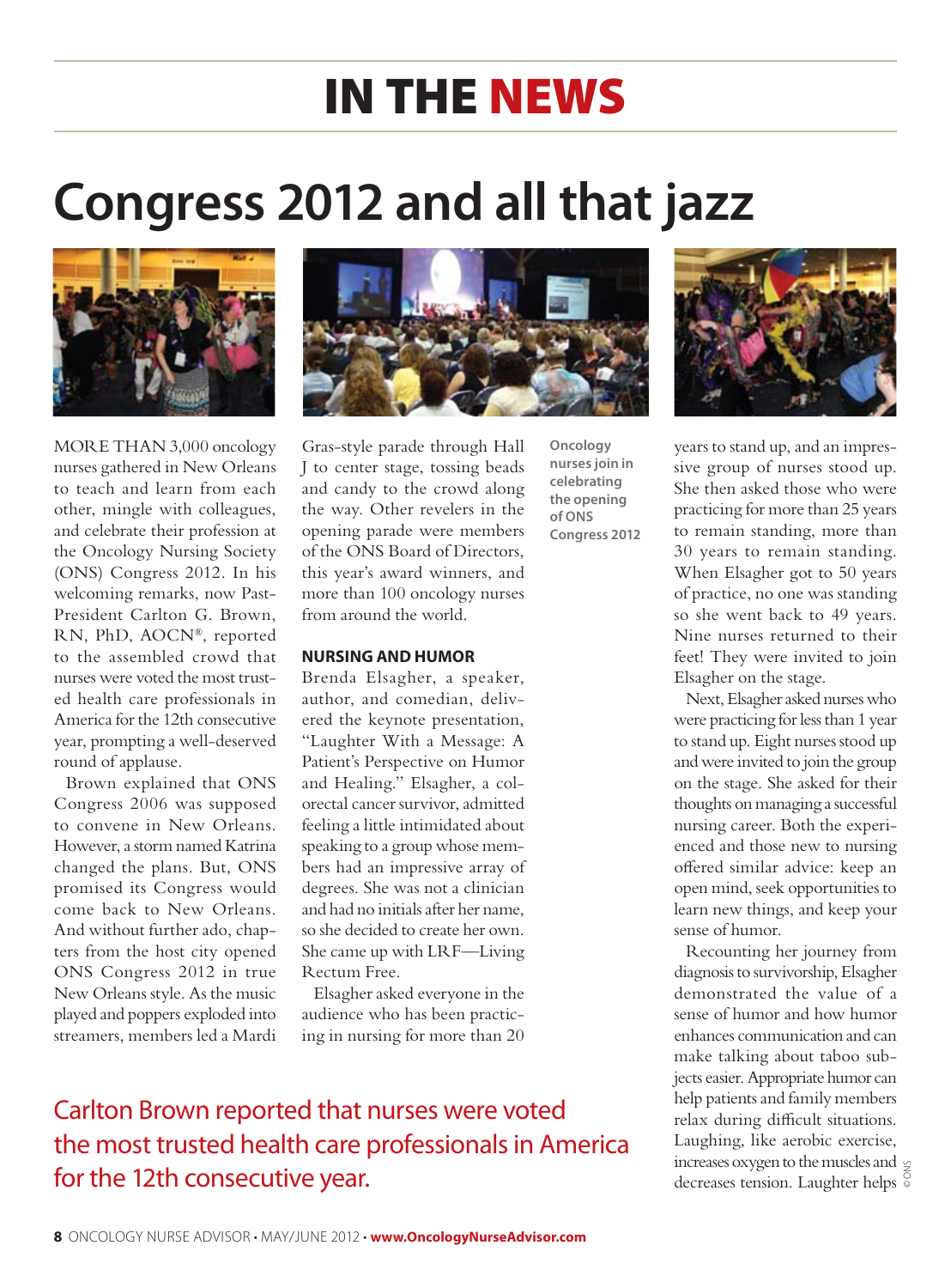#### in the news

#### **Congress 2012 Continued from page 8**

kick the immune system into high gear, stabilize blood pressure, and facilitate digestion. It also promotes an overall sense of well-being. Most importantly, laughter can be a powerful distraction from pain.

#### **MEMORIAL LECTURE**

Laurel Northouse, RN, PhD, FAAN, delivered the Mara Mogensen Flaherty Lecture: "Helping Patients and Their Family Caregivers Cope With Cancer." Current cancer treatment regimens allow patients to receive much of their clinical care at home. As a result, family caregivers take on a tremendous responsibility.

Northouse discussed the important role nurses play in educating caregivers. She offered practical ways nurses can help provide care such as working as a team with the family caregiver and making sure that person is involved in discussions about the patient's care and progress.

Another important role for nurses is to advocate for the caregiver. They should ask the caregivers how they are coping outside of their caregiver role. Caregivers may need to be reminded of the importance of taking care of themselves such as eating well, maintaining their own health, and most importantly, planning time off from their caregiving responsibilities.

#### **BENEFITS FOR NURSES**

Congress 2012 offered more than 40 sessions, almost 290 posters, and up to 20 hours of CNE credit over 4 days. Turn to page 14 to see some of *Oncology Nurse Advisor*'s coverage of Congress 2012. ■

## **Risk factors can guide screening decisions for younger women**

YOUNGER WOMEN at increased risk for breast cancer may benefit from mammography screening performed once every 2 years beginning at age 40 years, according to two studies funded by the National Cancer Institute.

In one project, data synthesized from 66 published studies showed that having extremely dense breasts on mammography or first-degree relatives with breast cancer doubled the risk of breast cancer for a woman aged 40 to 49 years. Risk was even higher among women with two or more first-degree relatives with breast cancer or a first-degree relative with a diagnosis before age 40 years.

Having a prior benign breast biopsy result, second-degree relatives with breast-cancer, or heterogeneously dense breasts was associated with a 1.5-fold to 2-fold increased risk. Women who currently used oral contraceptives, who had never given birth, or who were at least 30 years old at first birth had an increased risk of 1.0-fold to 1.5-fold.

Although most women who develop breast cancer have no known risk factors, information

Information about risk may be particularly useful when making decisions about screening women in their 40s.



© thinkstock INKSTOCH

about risk may be particularly useful when making decisions about screening women in their 40s, noted the investigators (*Annals of Internal Medicine*. 2012;156[9]: 635-648).

The second study, published along with the first (pp. 609-617) and conducted by several authors of the first study, revealed that for women aged 40 to 49 years with a 2.0-fold increased risk for breast cancer, the harm-benefit ratio of biennial screening with film mammography was similar to that of biennial screening of average-risk women aged 50 to 74 years. This suggests that for that group of younger women, biennial screening at age 40 years has more benefits than harms. ■

#### **Highest incidence of lung cancer, 2008\***



87.C **West Virginia**



\*Age-adjusted rate per 100,000 population. Source: United States Cancer Statistics: 1999-2008 Incidence, WONDER Online Database. http://wonder.cdc.gov/cancer-v2008.html. Accessed May 24, 2012.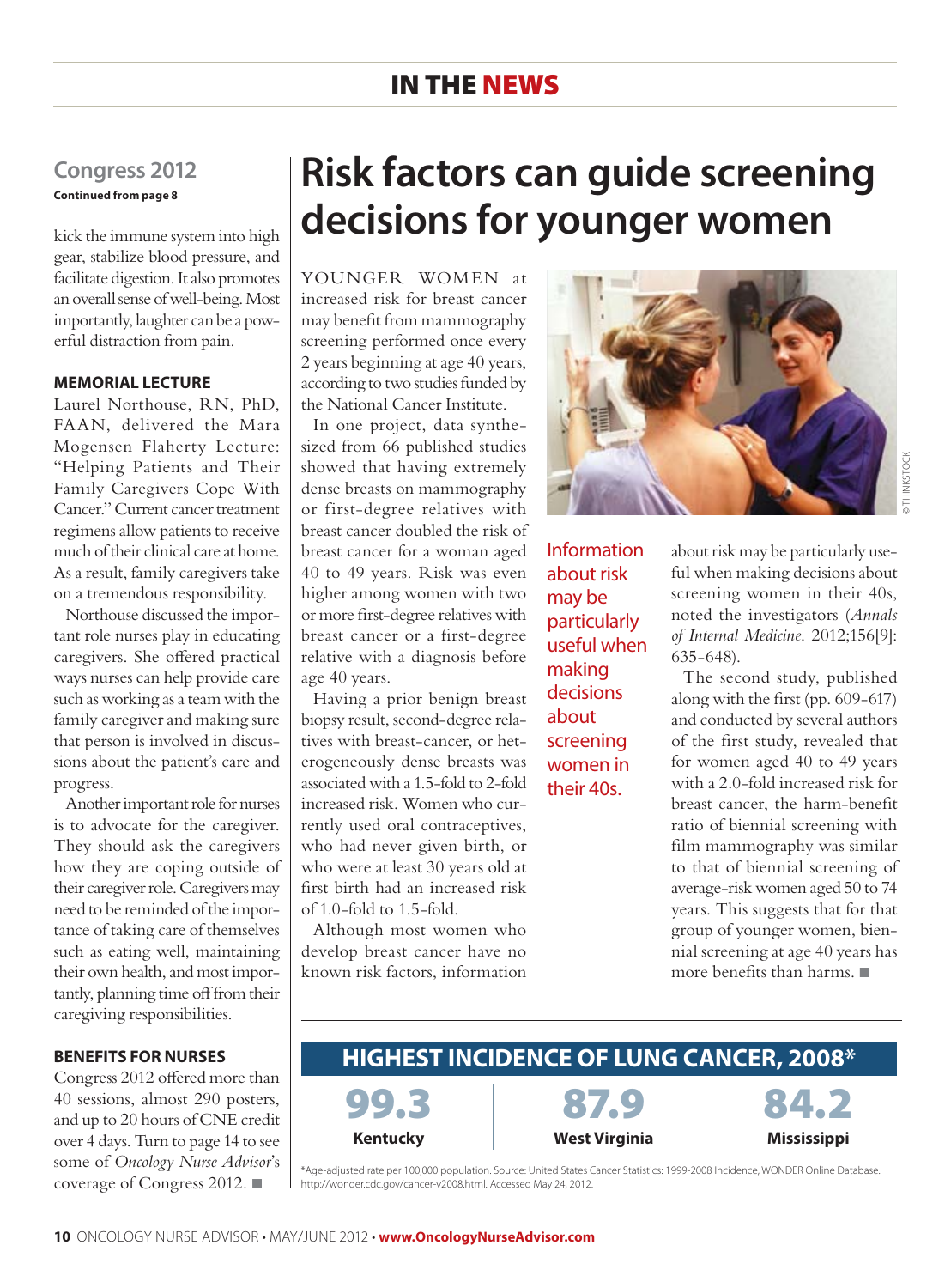## **Weight and inactivity impact cancer rates**

OVERALL US cancer death rates have continued to decline since the early 1990s among men, women, and children, but excess weight and lack of sufficient physical activity contribute to the increased incidence of many individual cancers, may worsen prognosis, and adversely affect quality of life for cancer survivors.

Overall cancer mortality has been declining among children since the 1970s and among adults since the 1990s, according to the new *Annual Report to the Nation on the Status of Cancer, 1975-2008, Featuring Cancers Associated With Excess Weight and Lack of Sufficient Physical Activity*, issued by the CDC, the North American Association of Central Cancer Registries, the National Cancer Institute, and the American Cancer Society, and published in the journal *Cancer* (2012;118[9]:2338-2366). Trends in death rates for the most recent 10-year period (1999-2008) show an average decrease of 1.7% per year among men and an average decrease of 1.3% per year among women as well as among children from birth to 19 years.

The overall rate of new cancer diagnoses among men fell by an average of 0.6% per year between 2004 and 2008. For women, incidence rates declined 0.5% per year from 1998 to 2006, and remained level from 2006 through 2008.

The report highlighted the following reductions in mortality and incidence rates of specific cancers:

• Lung cancer mortality among women decreased for the second consecutive year, and has been decreasing for men since the early 1990s.

- • Colorectal cancer incidence rates declined for both men and women from 1999 through 2008.
- • Breast cancer incidence rates among women decreased from 1999 through 2004, and remained level from 2004 through 2008.

Conversely, incidence rates for melanoma and pancreatic, kidney, thyroid, and liver cancers increased from 1999 through 2008.

The authors of the report note that the continued declines in mortality from all cancers combined indicate progress in improved treatments, increased screening and early detection, and primary prevention in the form of education about risk factors and promotion of healthy behaviors. However, as indicated by the title of this year's report, the document emphasizes the increased cancer risk associated with excess weight (overweight or obesity) and lack of sufficient physical activity (less than 150 minutes of physical activity per week).

A special section on excess weight, lack of sufficient physical activity, and associated cancers featured in the report states that each increase of  $5 \text{ kg/m}^2$  in body mass index (BMI) is associated with an increase of 30% to 60% in risk for endometrial cancer, adenocarcinoma of the esophagus, and kidney cancer, and an increase of 13% to 18% in risk for colorectal, pancreatic, and postmenopausal breast cancers.



**Colored renal angiogram showing blood vessels feeding a large tumor of the kidney (at upper right).**

Excess weight may also contribute to poorer survival in breast, colorectal, and prostate cancers, and with incidence of late-stage prostate cancer.

Similarly, lack of sufficient physical activity has been associated with a 30% to 40% increased risk of colon cancer, postmenopausal breast cancer, and endometrial cancer. Physical activity after a breast or colon cancer diagnosis is associated with reduced all-cause and cancer-specific mortality.

The authors point out that considerable evidence suggests that excess weight also may be associated with increased risk of gallbladder, liver, thyroid, and hematopoietic cancers, and lack of sufficient physical activity is associated with increased risk of colon, endometrial, and postmenopausal breast cancers, and possibly with premenopausal breast cancer. ■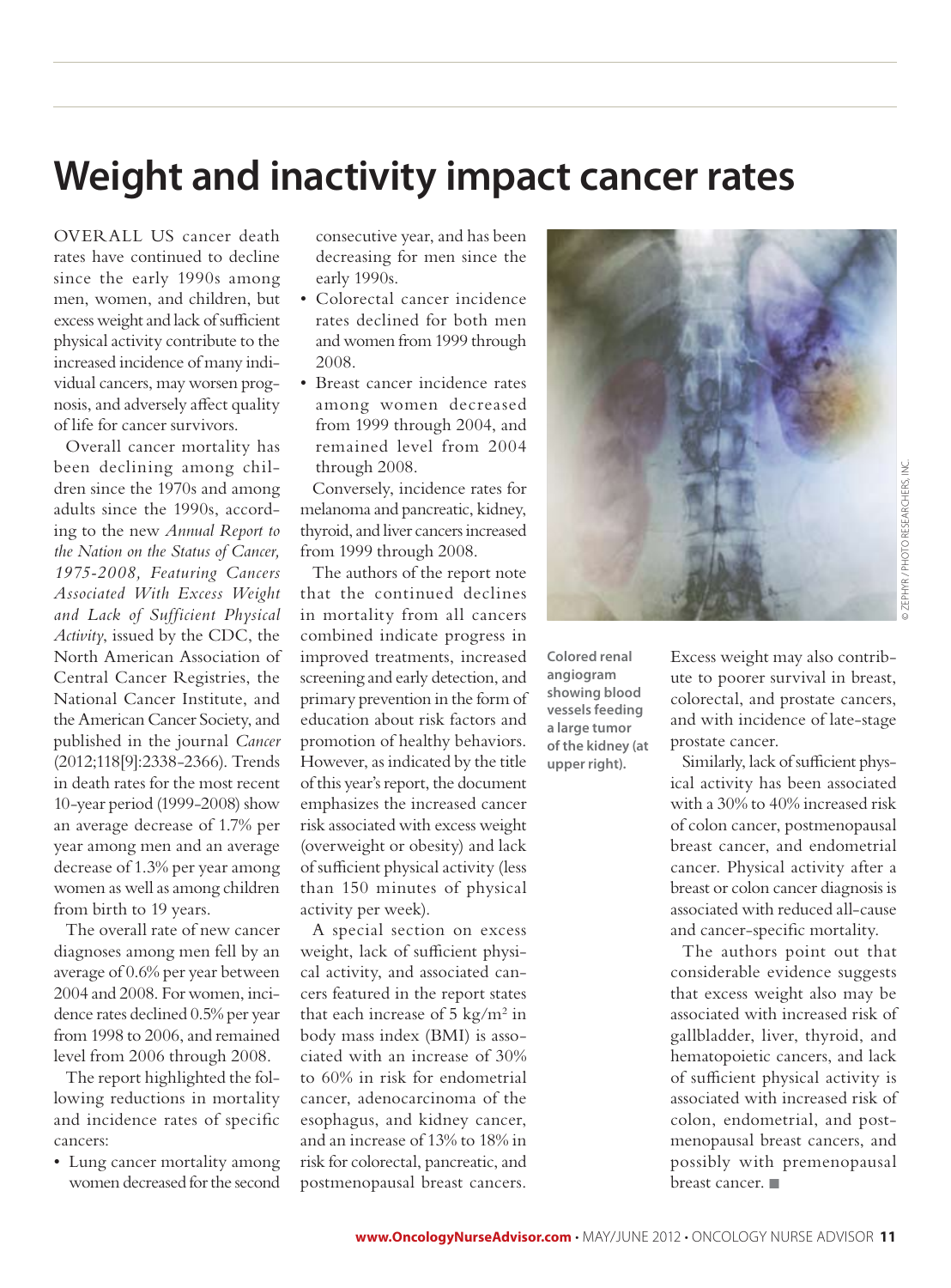### **Bisphosphonates reduce fractures, pain of multiple myeloma**

ADDING bisphosphonates to myeloma treatment decreases fractures of the vertebra and bone pain, affirm the results of a review of 20 trials with a total of 6,692 participants. However, no one drug proved superior.

Bisphosphonates are specific inhibitors of osteoclastic activity and used in the treatment of persons with multiple myeloma to reduce vertebral fractures and pain, explained Ambuj Kumar of the Center for Evidence Based Medicine and Health Outcomes Research at the University of South Florida in Tampa, and colleagues in their update of a

**Reviewers** also found that adverse effects of bisphosphonates appear to be rare.

2010 review for The Cochrane Library. The researchers sought to determine whether adding these agents to standard therapy for multiple myeloma improves overall and progression-free survival and decreases skeletal-related morbidity.

Although pooled results showed no direct effect of bisphosphonates on overall or progression-free survival compared with placebo or no treatment, zolendrate appeared to provide an overall survival benefit compared with etinodrate and with placebo. However, zolendrate was not superior to pamidronate or clodronate for improving overall survival or in any other outcomes. Pooled analysis did show bisphosphonates to be more effective than placebo or no treatment in preventing pathological vertebral fractures and skeletal-related events, and in ameliorating pain.

The reviewers also found that adverse effects of bisphosphonates appear to be rare. For example, osteonecrosis of the jaw was no more common in bisphosphonate users than in those receiving placebos or no treatment. Similarly, no statistically significant increase in GI symptoms or in hypocalcemia was seen in bisphosphonate use compared with placebo use or no treatment. No difference in the incidence of hypocalcemia, renal dysfunction, or GI toxicity was seen among the bisphosphonates used. ■

### USPSTF: 'No' for all PSA screening for prostate cancer

THE UNITED STATES Preventive Services Task Force (USPSTF) has issued a final recommendation against prostatespecific antigen (PSA)-based screening for prostate cancer for all men, regardless of age. The recommendation, published by *Annals of Internal Medicine*, updates the group's 2008 recommendations, in which the Task Force members had concluded that there was no evidence to support PSA screening for men older than 75 years.

The USPSTF based its latest guidance on a review of evidence published since 2008, finding that the harms of PSA testing outweigh the benefits for men of any age. (The task force considers health benefits and harms, but

not costs, when developing its recommendations.) As noted in a statement issued by the American College of Physicians, the organization that publishes *Annals of Internal Medicine,* strong evidence shows that PSA screening is associated with significant harms, such as suffering lifelong urinary incontinence, bowel dysfunction, and erectile dysfunction after undergoing early treatment for PSA-detected prostate cancer, as nearly 90% of men do.

Two major trials of PSA testing in asymptomatic men informed that decision. In one, conducted in the United States, screening did not reduce prostate cancer mortality. In the other study, conducted in seven European countries, approximately one



**Newer evidence suggests harms of PSAbased screening outweigh benefits for all age groups.**

death was prevented for every 1,000 men, aged 55 to 69 years, who were screened, mostly in two countries. Five countries did not find a statistically significant reduction in deaths.

In an accompanying editorial, William J. Catalona, MD, and coauthors charged that the USPSTF underestimated the benefits and overestimated the harms of using PSA-based screening for prostate cancer, and that the recommendation was based on flawed studies with inadequate follow-up time. Catalona is medical director of the Urological Research Foundation in St. Louis, Missouri, and was the developer of the prostate-specific antigen test for prostate cancer screening. ■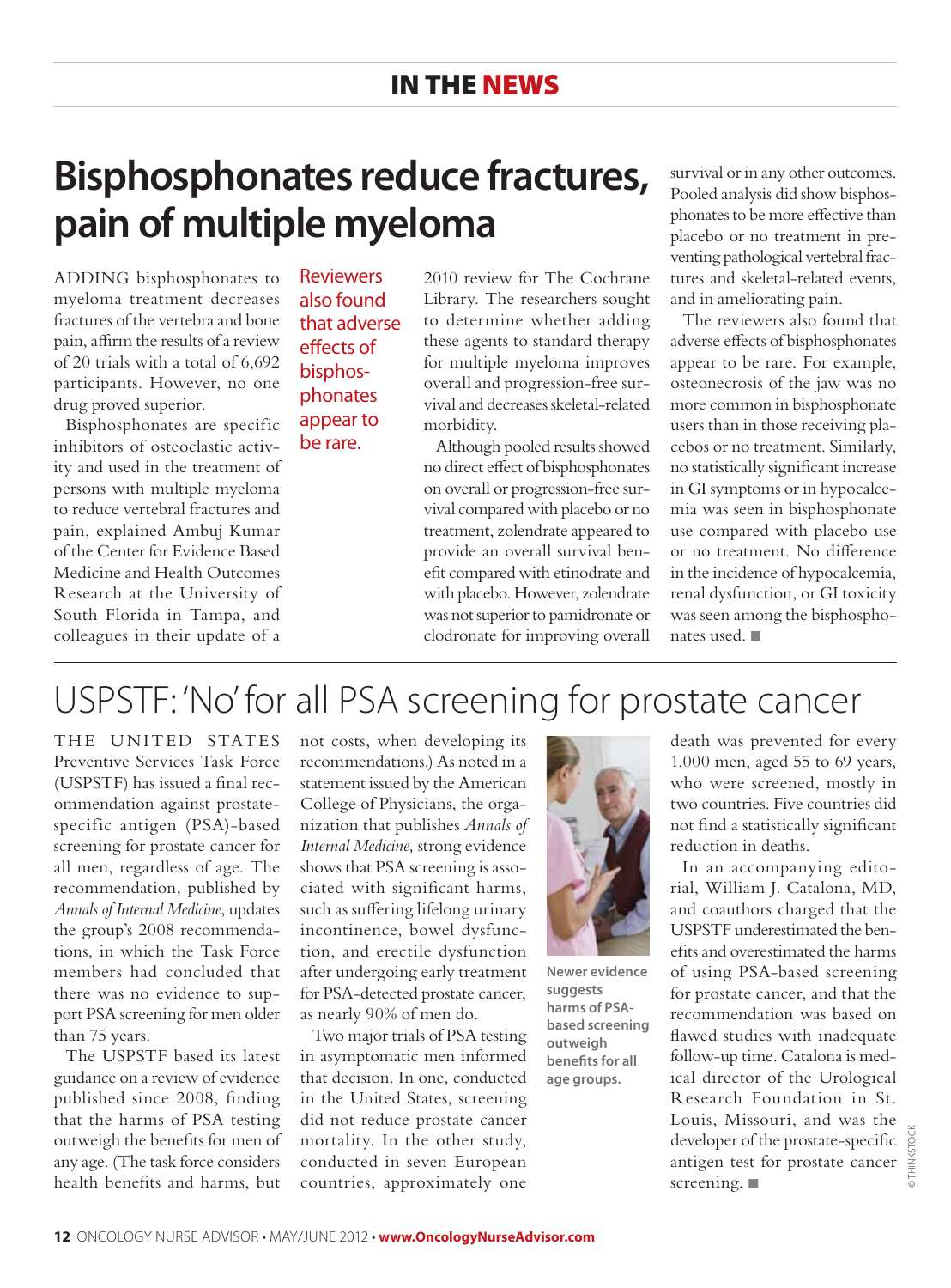### **New program to help nurses build their "soft skills"**



Nurses seeking to hone their leadership, communication, technological, and professional "soft skills" can receive such training and education by means of an interactive program being introduced by ATI Nursing Education (Leawood, Kansas), a division of Assessment Technologies Institute, LLC. As the parent company explains in its February 2012 white paper, *Soft Skills Research: Aligning* Nurse's Touch *With Best Practices*, unlike such "hard skills" as knowledge and psychomotor proficiency, soft skills are the less tangible skills possessed by successful nurse professionals, such as the ability to work and communicate effectively with patients, their family members, and other members of the healthcare team; prioritize tasks; exercise sound judgment; problem-solve; and be reliable and motivated.

According to a statement issued by ATI Nursing Education, the Nurse's Touch program is the first education product of its kind to address soft skills content. "While historically not the focus of nursing education programs, The program was developed with input from nurse educators, curriculum developers, and psychometricians.

skills such as communication are critical to improving provider outcomes, lowering healthcare costs, and improving the patient experience," commented Sheryl Sommer, director of the company's nursing education and curriculum department, in the statement.

The program, which will become available in August, was developed with input from nurse educators, curriculum developers, and psychometricians. It will cover the following content areas through interactive simulators, tutorials, case studies, and practice and proctored assessment, with direct support from the ATI faculty support team:

- Becoming a professional nurse
- • Leadership and management.
- • Nursing informatics and technology
- Professional communication
- • Wellness and self-care

In addition to providing content, Nurse's Touch also will allow educators to measure, assess, and track a student's progress. For more information, visit www. atiNursesTouch.com. ■

#### FDA Update

#### Use of **lenalidomide**

**(Revlimid)** increases the risk of second primary malignancies in persons with newly diagnosed multiple myeloma, according to a safety review update from the FDA. Clinical trials conducted after the drug was approved in July 2006 showed an increased risk of acute myelogenous leukemia (AML), myelodysplastic syndromes, and Hodgkin lymphoma among these patients.

A pooled analysis demonstrated that 65 second primary malignancies developed among 824 patients (7.9%) with newly diagnosed multiple myeloma who received initial chemotherapy or chemotherapy plus blood stem-cell transplantation followed by treatment with lenalidomide. Only 19 such malignancies developed in the 665 patients (2.8%) taking placebo.

**Pazopanib (Votrient)** has received FDA approval for use as a treatment for persons with advanced soft-tissue sarcoma (STS) who have undergone prior chemotherapy. The oral tyrosine kinase inhibitor was approved for the treatment of advanced renal cell carcinoma in adults in 2009.

The US label of Votrient specifies that the efficacy of the drug for adipocytic STS or gastrointestinal stromal tumors has not been demonstrated.

© thinkstock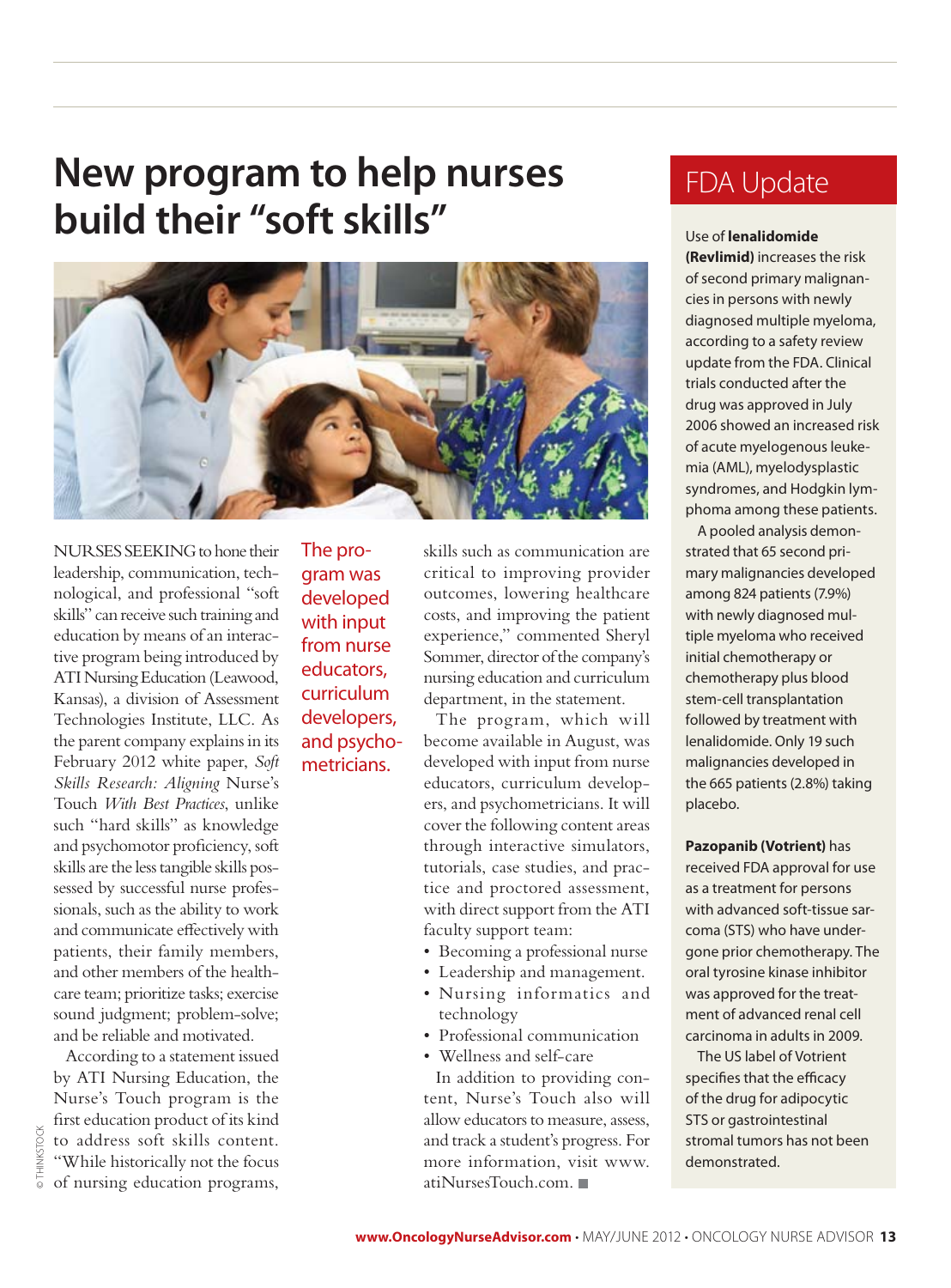A SAMPLING of some of the articles from the *Oncology Nurse Advisor* Live Report coverage of Congress 2012 that you may have missed are presented here. For the full articles plus our complete coverage from New Orleans, visit the ONS Congress 2012 section, listed under the News heading on the navigation bar at **www.OncologyNurseAdvisor.com**.

# **Identifying ISPs can predict variations over time in oropharyngeal and laryngeal cancers**

IDENTIFYING individual symptom patterns (ISPs) provides new information about symptom variations over the course of treatment in patients with oropharyngeal and laryngeal cancers, according to research presented at the Oncology Nursing Society (ONS) 37th Annual Congress.

Due to the anatomical location of the cancer, patients with oropharyngeal and laryngeal cancer experience difficulty swallowing, dry mouth, and pain. Although electronic medical records are used to collect patients' side effects during treatment, they are usually reported as a sum, statistical mean, or graph. Therefore, they are unable to track ISPs and cannot identify variations in these patterns among patients. An estimated 40,000 men and 11,800 women will receive diagnoses of head and neck cancer in 2012; therefore, the problem has been growing. Identification of ISPs during cancer treatment can provide vital information for the evaluation and delivery of tailored patient care.

At Johns Hopkins University School of Nursing, Baltimore, Maryland, Mary Ellen Haisfield-Wolfe, PhD, RN, OCN,



**A section through laryngeal tissue showing cancerous cells that have formed small lobules.**

attempted to identify the ISPs of peak intensity and resolution for prevalent symptoms among oropharyngeal and laryngeal cancer patients receiving radiation. Visual graphical analysis (VGA), which is an exploratory technique that codes and graphs individual symptoms to identify symptom patterns or group profiles in secondary data analyses, was utilized.

For the study, VGA was applied to a sample of 21 outpatients at four time points during a 12-week period of radiation treatment: baseline, midtreatment, end of treatment, and at 1-month followup. ISPs for difficulty swallowing, dry mouth, and pain were graphed over the time points, grouped by patterns, and then categorized. A panel of independent experts verified the correctness of each description and individual pattern of ISP using the reported symptoms and commented on the ISP to determine whether they should be combined or merged with other ISPs or categories.

During VGA, an Excel file was created for each symptom from the data. Stringent eligibility criteria were established to prevent unnecessary or limited charts from being included in the VGA analysis.

Mean scores of difficulty swallowing, dry mouth, and pain severity over the four time points followed one pattern in which symptoms increased after baseline and resolved at 1-month followup. Using VGA, only a portion of ISP for difficulty swallowing  $(n = 10, 48\%)$ , dry mouth  $(n =$ 12, 57%), and pain ( $n = 8$ , 38%), had a pattern similar to that of the means. In addition, three different ISPs were identified for difficulty swallowing and dry mouth in which resolution did not occur 1 month after treatment. Three  $\frac{m}{4}$ additional ISP categories were identified in which intense and  $\frac{a}{\circ}$ elevated pain levels were present at baseline and resolution did not occur after treatment. ■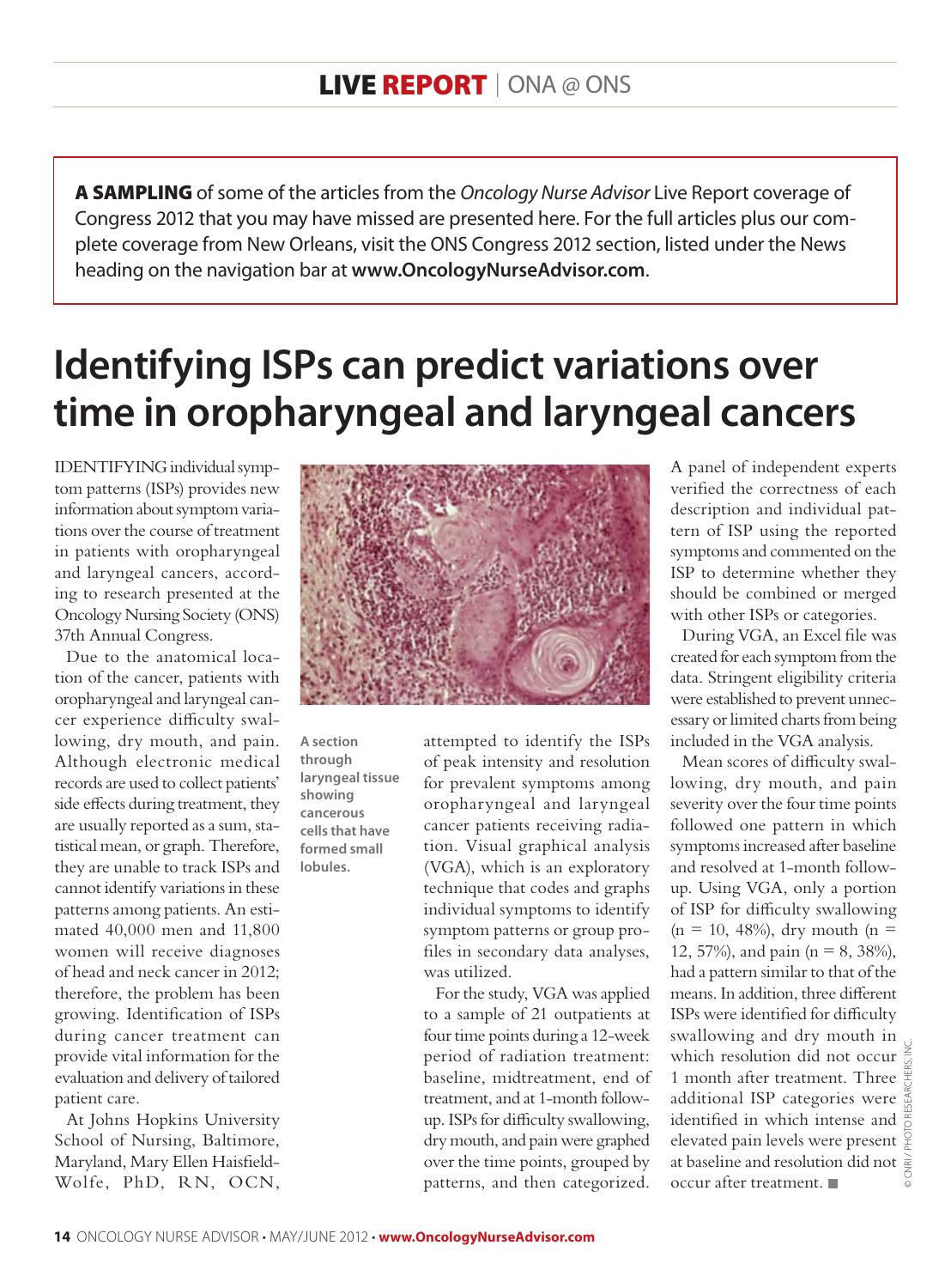# **P-CAS tool updated for gauging constipation in pediatric patients**

A phase 1 study has reviewed and updated the content contained in the Pediatric Constipation Assessment Scale (P-CAS) to make it more accurate and relevant overall, according to research presented at the Oncology Nursing Society 37th Annual Congress.

Children receiving active treatment for cancer or palliative care are at risk for constipation. Management requires accurate assessment, but few pediatric measures are available. The P-CAS, a 20-question self-report tool for gauging the severity of constipation in pediatric patients with cancer, was adapted from an adult instrument that addresses this gap.

During the first of several series of evaluations, Myra Woolery, MN, RN, CPON, Nursing and Patient Care Services, National Institutes of Health, Baltimore, Maryland, and Deborah McGuire, PhD, RN, FAAN, Organizational Systems and Adult Health, University of Maryland Baltimore School of Nursing, Baltimore, Maryland, measured psychometric properties of the instrument.

The research team developed and tested the P-CAS with guidance from the Model for Constipation Across the Lifespan, developed by the lead author. During the evaluation, 12 health care professionals (pediatric oncology nurses,

**Most** children were able to rate the relevance of the questions and offer suggestions for revisions or deletions. oncologists, gastroenterologists) and 12 children with cancer aged 8 to 17 years completed a standardized questionnaire regarding the questions that was accompanied by an appropriately leveled explanation of their role and detailed instructions.

Statistical analyses included descriptive characteristics, content validity index estimated at the item-level (I-CVI) and scale-level (S-CVI), and qualitative analysis. The research was commensurate with the symptom-related research agendas of several organizations.

Health care professionals had no difficulty completing the questionnaire, and most children were able to rate the relevancy of the questions and offer suggestions for revisions or deletions.

This study received funding from the American Cancer Society Doctoral Scholarship. ■

### DVD improves understanding of chemotherapy

Nurse-led education about chemotherapy in combination with a DVD about side effects effectively increases patient understanding of their illness, according to research presented at the Oncology Nursing Society 37th Annual Congress.

Educating patients and their fami-

lies about the side effects of chemotherapy and how to manage them **Nurse-led** 

is standard practice at most cancer centers, but when, where, and how the teaching takes place varies. Providing concise, consistent, and individually relevant information **education combined with a DVD improved patients' understanding of their chemotherapy treatments.**

potentially be educated about chemotherapy at inpatient units, outpatient units, or the cancer education center. The hospital wanted to make sure that no matter where patients went, no matter who they talked to, they would receive consistent information, said Kelli Fee-Schroeder, RN, BSN, OCN, one of the study authors.

To increase education about chemotherapy and side effect management, Fee-Schroeder and Janine Kokal, RN, MS, OCN, offered a nurse-led chemotherapy class utilizing a DVD and group discussion to patients and families. Class content focused on

self-care strategies for 13 specific side effects. Adult learning theory principles and social cognitive theory were used in the development of the DVD and class curriculum. A total of 81 participants were enrolled in the study.

"Based on the qualitative and quantitative data, a major outcome suggested that the DVD, oncology nurse facilitation, and group discussion was highly valued and provided the ultimate combination of consistent information, content adaptation, and expert knowledge in empowering patients and families through their chemotherapy experience," the authors concluded. ■

to patients is crucial.

At Mayo Clinic, Rochester, Minnesota, patients could